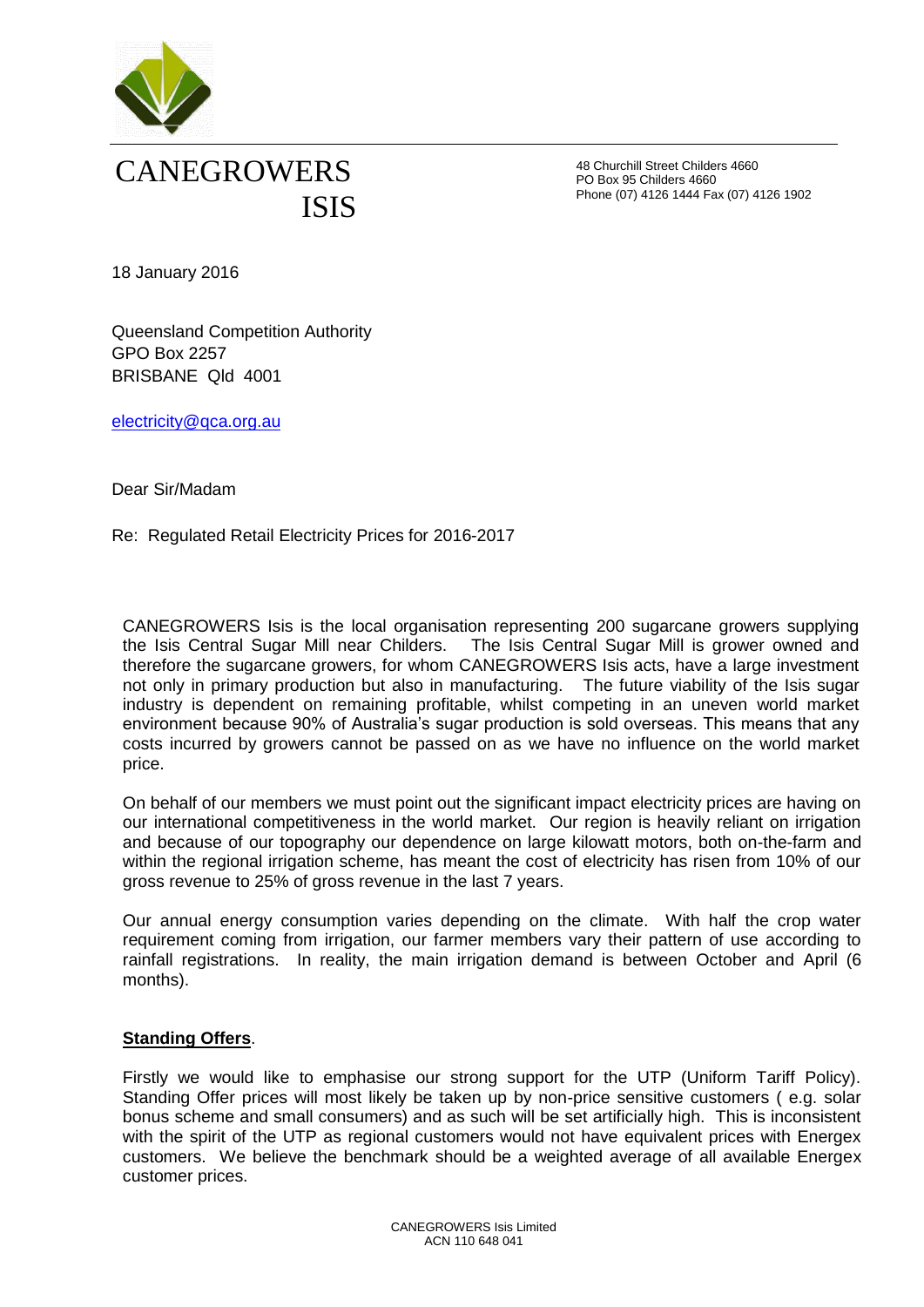Secondly, we have limited understanding how standing offers will be calculated in the future when notified prices for south east Queensland no longer exist. What is the QCA proposing to ensure that the standing offers are reasonable and reflect a true and fair price for electricity in the SEQ region? What protection will there be to prevent the artificial inflation of these prices being passed on to ERGON customers?

## **Tariff Structure**.

It is impossible to make an informed decision without the notified prices under each scenario. It appears that the QCA approach is to ensure that the options are revenue neutral on a volumetric basis assuming that the consumption is consistent throughout the year. This is not the case for irrigators who tend to use more in the summer months. Ergons tariff structure would be useful in sending the correct price signals to take pressure off the network thus benefiting all customers in the long run.

### **Network Costs**.

CANEGROWERS Isis would like to see further investigations into alternatives to managing peak demand. Currently, irrigated agriculture in our region has three tariff options (T62, 65 & 66). Tariffs 62 and 65 are popular because they are time-of-use tariffs. However, the QCA has made these Transitional Tariffs with an expiry date of 2020. Neither the QCA nor Ergon Energy has proposed any suitable replacement tariffs and this uncertainty is impacting negatively on irrigated customers as to their future investment in system changes. One option that might be suitable to some irrigators would be to have a controlled supply, similar to a T33 for certain appliances (e.g. air conditioners) and particular business customers (e.g. irrigators) to reduce pressure on the network and reduce future capital expenditure.

We would welcome consultation on these matters.

#### **Energy Costs.**

Irrigators pay a disproportionately high amount of the solar bonus scheme due to our high energy consumption especially when we have not been able to access the benefits of the feed-in tariff. CANEGEOWERS Isis believes that the costs of the scheme should only be borne by those tariff holders who have had the ability to participate. Small business customers as well as residential customers should be allowed to receive incentives to encourage the uptake of renewable energy if future schemes are being considered.

#### **Headroom Allowance.**

CANEGROWERS Isis has always argued that this allowance was an unnecessary tax imposed by the QCA. We understand that the headroom allowance is a form of rent introduced to support the development of competition in the retail sector in the south east region. We believe it was necessary at the time but now feel it should be reduced. If retailers cannot eventually deliver outcomes below the efficient notified price the current business model will be deemed a failure as it will not have delivered the efficiencies it was designed to discover. We believe the headroom allowance should be phased out as quickly as possible and certainly no later than 2020, the final year for transitional and obsolete tariffs.

# **Access to Transitional Tariffs.**

CANEGROWERS Isis is concerned that existing customers who change between transitional tariffs to get a better deal could be classed as new customers under each tariff. If this is the case then access to the range of tariffs currently available will be denied, existing customers